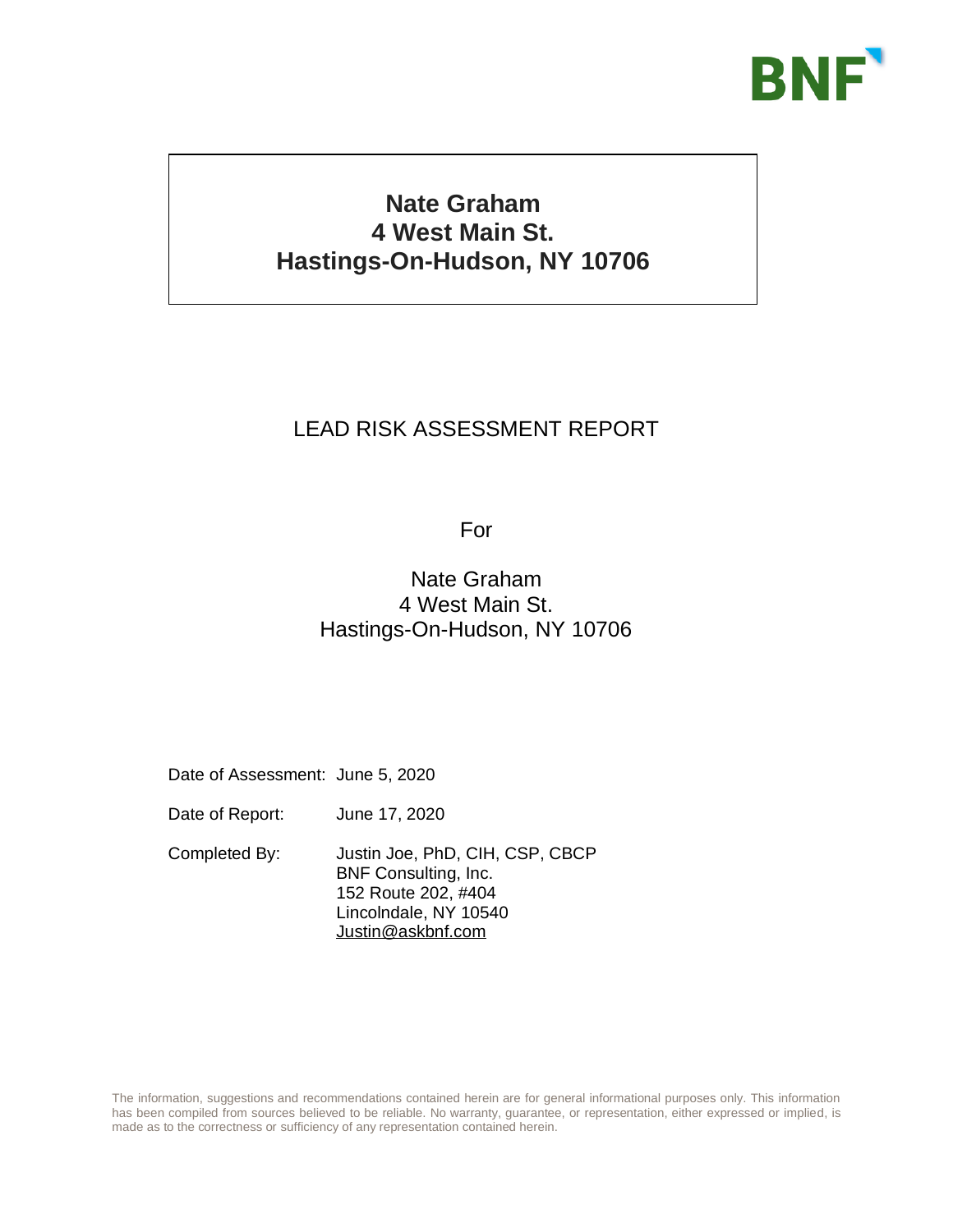

# **1.0 INTRODUCTION**

On June 5, 2020, Justin H. Joe, PhD, CIH, CSP, CBCP of BNF Consulting, Inc. (EPA lead-based paint certified firm NAT-F200872-1) completed a Limited Lead-based Paint (LBP) Survey for the property located at 4 West Main St., Hastings-On-Hudson, NY 10706. Primarily assisting during the survey was the owner of the property.

# **2.0 EXECUTIVE SUMMARY**

The purpose of the lead risk assessment was to identify surfaces containing amounts of lead exceeding the HUD lead guidelines for each method of sampling.

- The lead paint chip sampling method was utilized to sample painted surfaces or other surface coatings that contain lead in excess of 0.5% by weight (5000 ppm) by laboratory analysis. Paint chip samples were taken from suspected locations including the exterior dormer trim of the third floor, left and right window trims, the front and rear of the exterior wall window.
- The lead wipe sampling method was utilized to sample building surfaces that contain lead in excess of 10 µg/ft² for floor living area by laboratory analysis. Wipe samples were taken from the first, second, third floors as well as the basement. Samples on the first floor consisted of the living room, entrance, kitchen, dining room, and staircase landing connecting between the first and second floors. Samples on the second floor were collected from the baby's room, master bedroom, and staircase landing connecting between the second and third floors. Samples on the third floor were collected from the bedroom and the kitchen. Samples in the basement were collected from the staircase landing, laundry room, and family room.
- The lead soil sampling method was utilized to sample soil around the property that contain lead in excess of 400 µg/g (400 ppm) by laboratory analysis. Two samples from the front and two samples from the rear were collected.

BNF Consulting, Inc. (hereafter BNF) performed the Lead-based Paint (LBP) risk assessment following the specifications described in the protocols for Lead Based Paint testing in the Housing and Urban Development (HUD) Guidelines Chapter 7 (revised 1997) and any applicable Federal, State, and Local regulations. All sampling was intended to document exposures to lead paint and to address the concerns. This survey included the following sampling:

- Five (5) lead paint chip samples
- Thirteen (13) lead wipe samples
- And four (4) lead soil samples were collected for lead analysis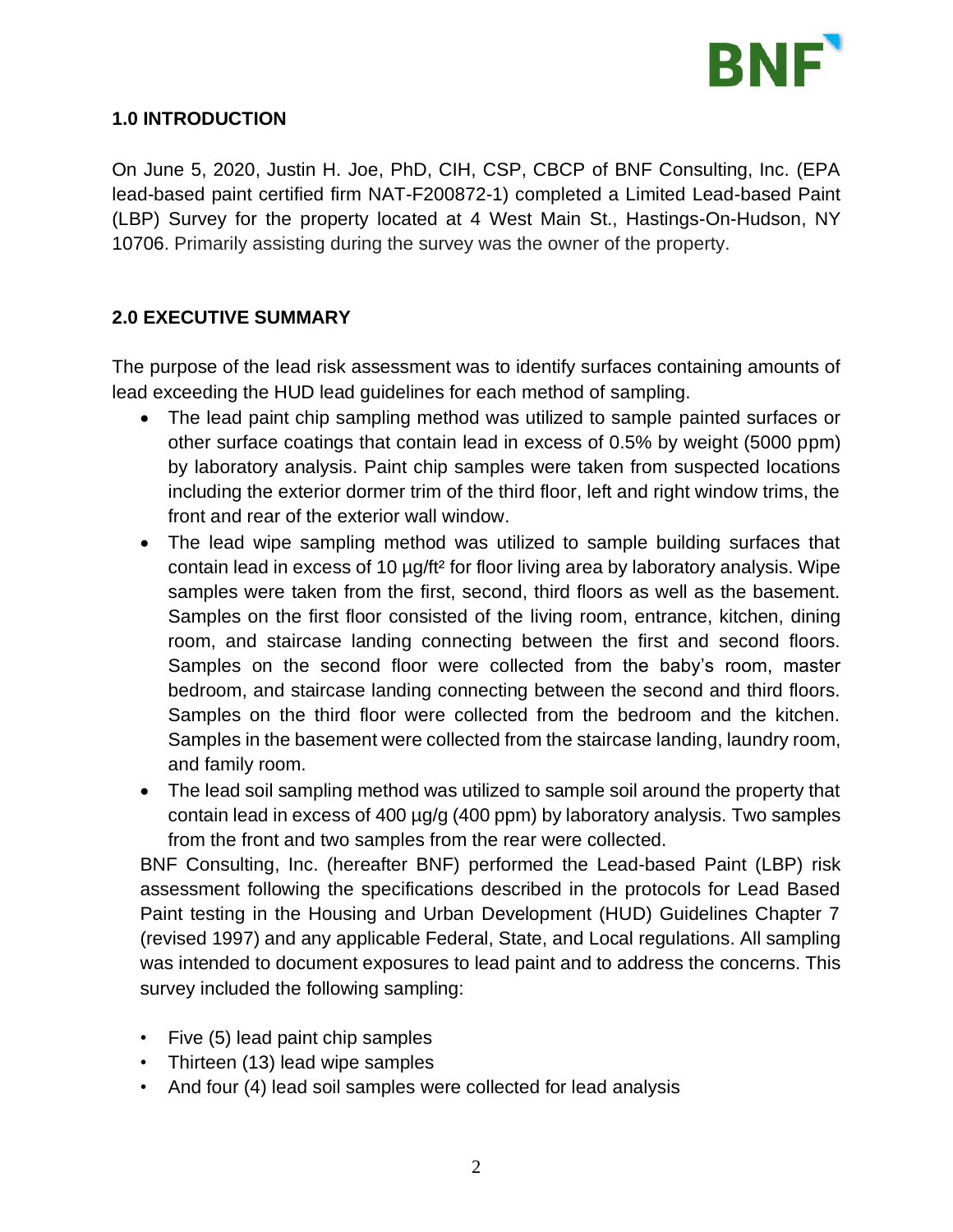

The analytical results indicate that the sampled surfaces contained **lead in the substances,** sampled materials exceed HUD Lead Guidelines:

- Four (4) samples of the paint chip samples were found to contain lead at levels above the HUD Lead Guidelines of 0.50% By Weight. The areas include interior and exterior window trims.
- Four (4) samples of lead wipe samples were found to contain lead at levels above the HUD Lead Guidelines of 10 µg/ft². The areas include the 1st floor entrance, the 2nd fl master bed, the 2nd/3rd floor staircase landing, and the basement staircase landing.
- Lead Soil samples were collected from the front and rear of the residence. Four (4) samples were found to contain lead at levels above the HUD Lead Guidelines of 400 µg/g (400 ppm).

# **3.0 FINDINGS/OBSERVATIONS**

The following are some notes regarding the survey efforts, sampling decision processes, and happenings during the planned survey time.

The proposed survey plan served the purpose of:

- Identifying painted surfaces or other surface coatings that contain lead more than 0.5% by weight (5000 ppm) through lead paint chip sampling,
- Identifying interior floor surfaces that contain lead in excess of 10 µg/ft<sup>2</sup> through lead wipe sampling,
- And identifying soil samples that contain lead in excess of 400 µg/g (400 ppm) through lead soil sampling by laboratory analysis.

BNF collected twenty-two (22) samples at the time of the inspection using the lead paint chip, lead wipe, and lead soil sampling methods.

- Paint chip samples were taken from suspected locations including the exterior dormer trim of the third floor, left and right window trims, and the front/read of the exterior wall windows. Four (4) samples were found to contain lead at levels above the HUD Lead Guidelines of 0.50% By Weight.
- Lead wipe samples were taken from suspected locations throughout the first, second, and third floors as well as the basement. Four (4) samples were found to contain lead at levels above the HUD Lead Guidelines of 10 µg/ft².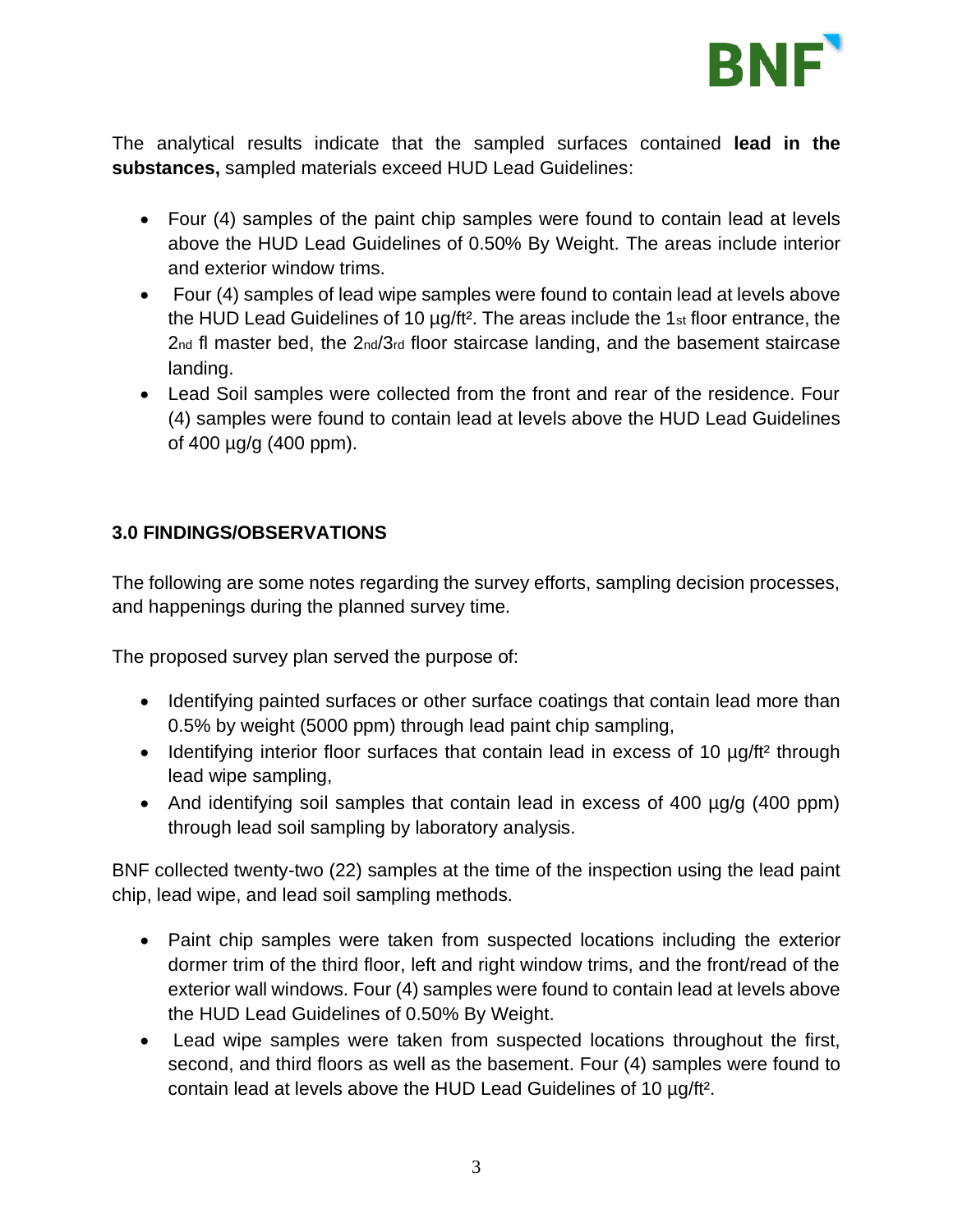

• Lead Soil samples were collected from the front and rear of the residence. Four (4) samples were found to contain lead at levels above the HUD Lead Guidelines of 400 µg/g (400 ppm).

The analytical results indicate that the following building surfaces are **NOT lead containing surfaces**, paint chip sampled surfaces not exceeding the HUD Lead Guidelines of 0.50% by weight:

| <b>Sample Number</b> | Location                | <b>Result</b>        |
|----------------------|-------------------------|----------------------|
| Paint Chip #01       | Ext. Dormer Trim 3rd Fl | $<$ 0.009% By Weight |

The analytical results indicate that the following building surfaces are **lead containing surfaces**, paint chip sampled surfaces exceeding the HUD Lead Guidelines of 0.50% by weight:

| <b>Sample Number</b> | Location                      | <b>Results</b>   |
|----------------------|-------------------------------|------------------|
| Paint Chip #02       | $L/R$ Window Trim #1          | 2.604% By Weight |
| Paint Chip #03       | $L/R$ Window Trim $#2$        | 2.696% By Weight |
| Paint Chip #04       | Exterior Wall Window #1 Front | 1.161% By Weight |
| Paint Chip #05       | Exterior Wall Window #2 Rear  | 0.571% By Weight |

The analytical results indicate that the following building surfaces are **NOT lead containing surfaces,** lead wipe sampled surface not exceeding the HUD Lead Guidelines of 10 µg/ft²:

| <b>Sample Number</b> | Location                     | <b>Results</b>            |
|----------------------|------------------------------|---------------------------|
|                      |                              |                           |
| Wipe $#01$           | $1st$ FI L/R                 | $<$ 10 µg/ft <sup>2</sup> |
| Wipe $#03$           | 1 <sub>st</sub> FI Kitchen   | $<$ 10 µg/ft <sup>2</sup> |
| Wipe $#04$           | $1st$ FI D/R                 | $<$ 10 µg/ft <sup>2</sup> |
| Wipe $#05$           | 1st/2nd FI Staircase Landing | $<$ 10 µg/ft <sup>2</sup> |
| Wipe $#06$           | 2nd FI Baby's Room           | $<$ 10 µg/ft <sup>2</sup> |
| Wipe #09             | 3rd FI Bedroom               | $<$ 10 µg/ft <sup>2</sup> |
| Wipe $#10$           | 3rd FI Kitchen               | $<$ 10 µg/ft <sup>2</sup> |
| Wipe $#12$           | <b>Basement Laundry</b>      | $<8 \mu g/ft^2$           |
| Wipe $#13$           | <b>Basement Family Room</b>  | $<8 \mu g/ft^2$           |

The analytical results indicate that the following building surfaces are **lead containing surfaces,** lead wipe sampled surface exceeding the HUD Lead Guidelines of 10 µg/ft²:

| <b>Sample Number</b> | Location                    | <b>Results</b>               |
|----------------------|-----------------------------|------------------------------|
| Wipe $#02$           | 1 <sub>st</sub> FI Entrance | 12.6 $\mu$ g/ft <sup>2</sup> |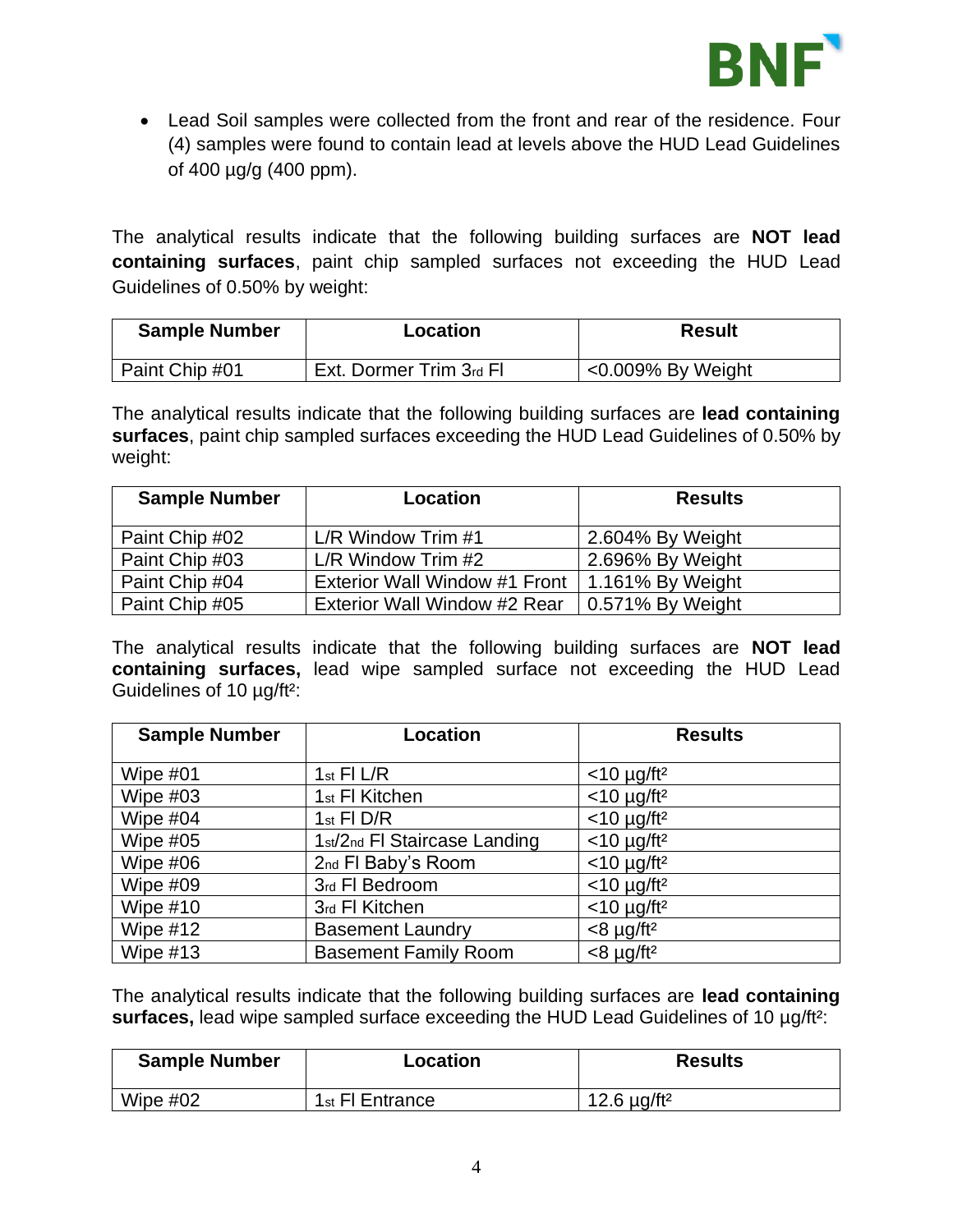

| Wipe #07   | 2 <sub>nd</sub> FI Master Bed     | 35.6 $\mu$ g/ft <sup>2</sup> |
|------------|-----------------------------------|------------------------------|
| Wipe $#08$ | 2nd/3rd FI Staircase Landing      | $38.8 \mu q/ft^2$            |
| Wipe $#11$ | <b>Basement Staircase Landing</b> | ⊢45.6 µg/ft <del>?</del>     |

The analytical results indicate that the following soil regions are **lead containing surfaces,** soil samples exceeding the HUD Lead Guidelines of 400 µg/g:

| <b>Sample Number</b> | Location | <b>Results</b> |
|----------------------|----------|----------------|
| Soil #01             | Front    | 774.8 µg/g     |
| Soil #02             | Front    | 697.6 µg/g     |
| Soil #03             | Rear     | 767.9 µg/g     |
| Soil #04             | Rear     | 773.7 µg/g     |

#### **4.0CONCLUSION**

On June 5, 2020, BNF collected twenty-two (22) lead paint chip, wipe and soil samples on the subject property. Lab Data indicates that paint chip samples collected from the left and right window trims as well as the front and rear of the exterior wall window samples test positive and exceed the HUD Lead Guidelines of 0.50% by weight. Additionally, wipe samples located in the first-floor entrance, second floor master bedroom, second/third floor staircase landing and basement staircase landing exceed the HUD Lead Guidelines of 10 µg/ft². All soil samples exceed the HUD Lead Guidelines of 500 µg/g. Therefore, BNF concludes that several samples collected throughout the property are contaminated with lead.

#### **5.0 LEAD SAMPLING METHODOLOGY**

Lead paint sampling requires that a sample of paint, either new paint or dry paint removed from a surface, be collected and analyzed in a laboratory using various techniques. Laboratory analysis requires careful sample collection and preparation. For dry paint on surfaces, it is generally recommended that all layers of paint are collected, as the lower levels are more likely to contain lead. As little as possible of the underlying material (e.g. wood, plaster, metal) is included, as this might give erroneous results. Within a house or building, several representative samples are collected from different areas with the location of each sample recorded. Surfaces from which paint samples have been collected are repaired to prevent future exposure in case the paint contains lead.

A minimum sample size of about 300 mg is usually required to conduct an analysis, although this depends on the concentration of lead, sample preparation, and the method of analysis. Results can be provided in weight percent if the weight of the sample is measured or in weight per unit surface area if the exact surface area of the sample can be determined.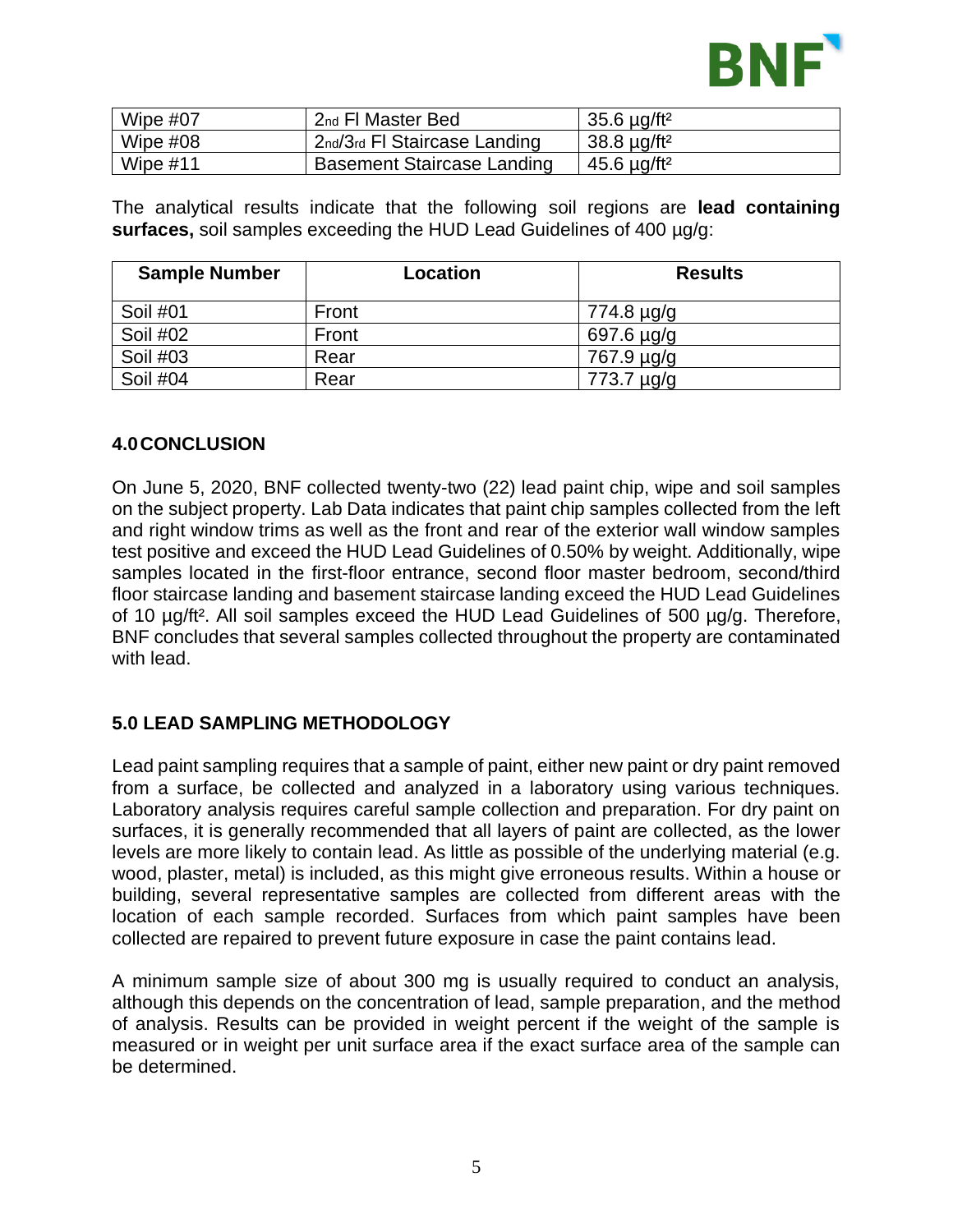

Lead wipe sampling is completed using lead dust wipes to yield a measure of lead dust per square foot on building surfaces such as floors, windowsills, and window troughs. Wipe samples are required to be analyzed for lead dust loading by a laboratory using various techniques. While lead wipe sampling is the standard method, other methods such as the collection and evaluation of vacuum sampling poses a risk of hazard. Surfaces from which wipe samples have been collected must be properly remediated to prevent further exposure.

Lead soil sampling may be conducted in the case that a property has been recently abated or contaminated, is under current control treatment. Samples are typically collected adjacent to the foundation of the residence and common play areas on the property. Lead levels within soil can increase if proper abatement and precautions are not met. Paint chips should not be visible on the soil surrounding the foundation of the residence; however, paint chips embedded in the soil must be considered as a part of the soil. Sampled regions should be avoided to limit disturbance of the contaminated soil and prevent further exposure.

In the laboratory, the paint sample must be processed before being analyzed. For the measurement of total lead, the sample should undergo acid digestion. For the measurement of soluble lead (i.e. the lead likely to be available for absorption if a child mouths or swallows the paint), an acid extraction process is used. Whether total lead or soluble lead is measured depends on the reason for the analysis and on the relevant national regulations. The actual analysis can be conducted using different techniques, including flame atomic absorption spectrometry (FAAS), graphite furnace atomic absorption spectrometry (GFAAS) and inductively coupled plasma atomic emission spectrometry (ICP-AES).

# **6.0 GENERAL REMEDIATION PROCEDURES**

Lead abatement activities are ruled and closely monitored by the EPA. A certified firm must notify EPA at least five business days prior to starting lead abatement activities.

How Building Components Need to Be Abatement

During the abatement on a building or any other commercial/residential project the following ideas can be followed:

- Building Components Spray a light drizzle over the area that will be removed. Remove the piece carefully and vacuum if necessary. Wrap the component in 6-mil plastic sheeting and seal with duct tape.
- Windows After carefully removing the affected area, make sure there is no friction that can generate additional dust from other components that were not removed and that could have lead-based paint. Preferably remove all window components.
- Doors and Jambs After removing the lead-based paint affected the material, be sure to replace the jamb if possible. In some instances, this cannot be feasible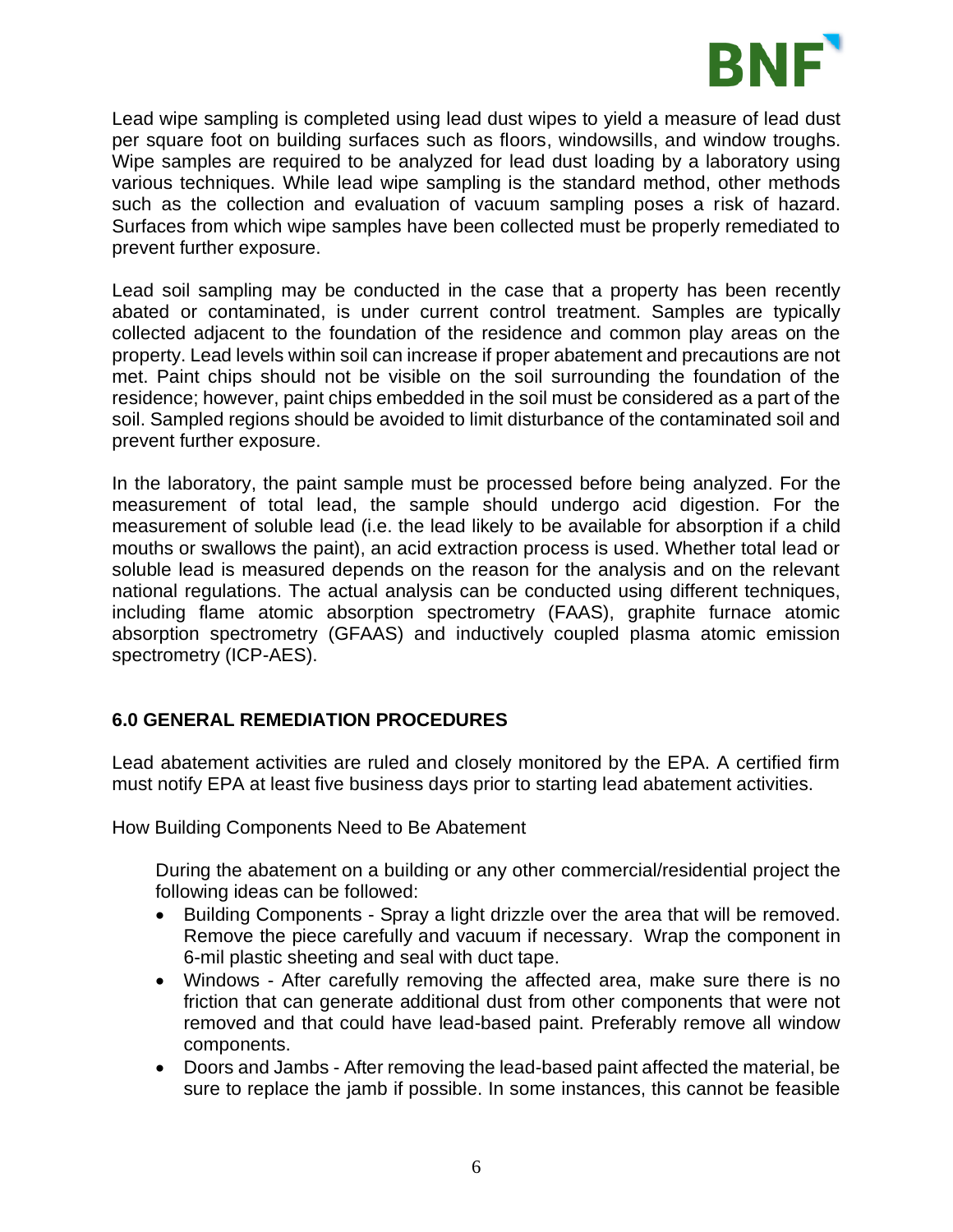

so be sure to remove the stop and replace it with new material after stripping the old jamb.

• Metal Components - Have them removed from the site and clean them off-site. It is extremely important to follow federal regulations and provide the proper PPE to workers dedicated to this work. Additional information: <https://www.health.ny.gov/publications/2502/>

#### Lead Abatement Safety

Lead abatement practices should be carried out by certified personnel with protective equipment. Workers must use proper personal protective equipment per state regulations. Full body covering (suits) with hood and shoe covering attached should be used to prevent lead dust contamination. Disposable coveralls that are used one time provide effective protection. Personal protective equipment that should be used includes at a minimum:

- Disposable coveralls
- Respirator
- Goggles
- Shoe covers
- Gloves

#### Lead Abatement Methods

The options for lead abatement methods include:

- Enclosure: This can be the easiest of all methods. The lead paint is covered with a wall covering. This is typically done for large surfaces such as walls.
- Replacement: This method involves completely removing the door, window or molding that is covered in lead paint and replacing it with a new one.
- Paint Removal: This method involves completely removing lead paint. This will create lead dust and should be performed by a certified professional.
- Encapsulation: This method not only covers but seals the affected area with a specific coating. This is less expensive but cannot be used on all surfaces.

Be Sure to avoid the following as they are or can be prohibited in most jurisdictions:

- Scraping dry paint
- Sanding the painted surface without HEPA local vacuum exhaust tool
- Using a heat gun or burning the surface with a torch (Open flame burning)
- Sandblasting the surface
- Chemically removing the paint
- Uncontained hydro blasting or high-pressure wash.

General Lead Remediation / Restoration Plan:

Remediation work to be followed by a EPA licensed lead remediator to remove/remediate all contaminated building materials and to restore the indoor air quality to an acceptable level are as follows: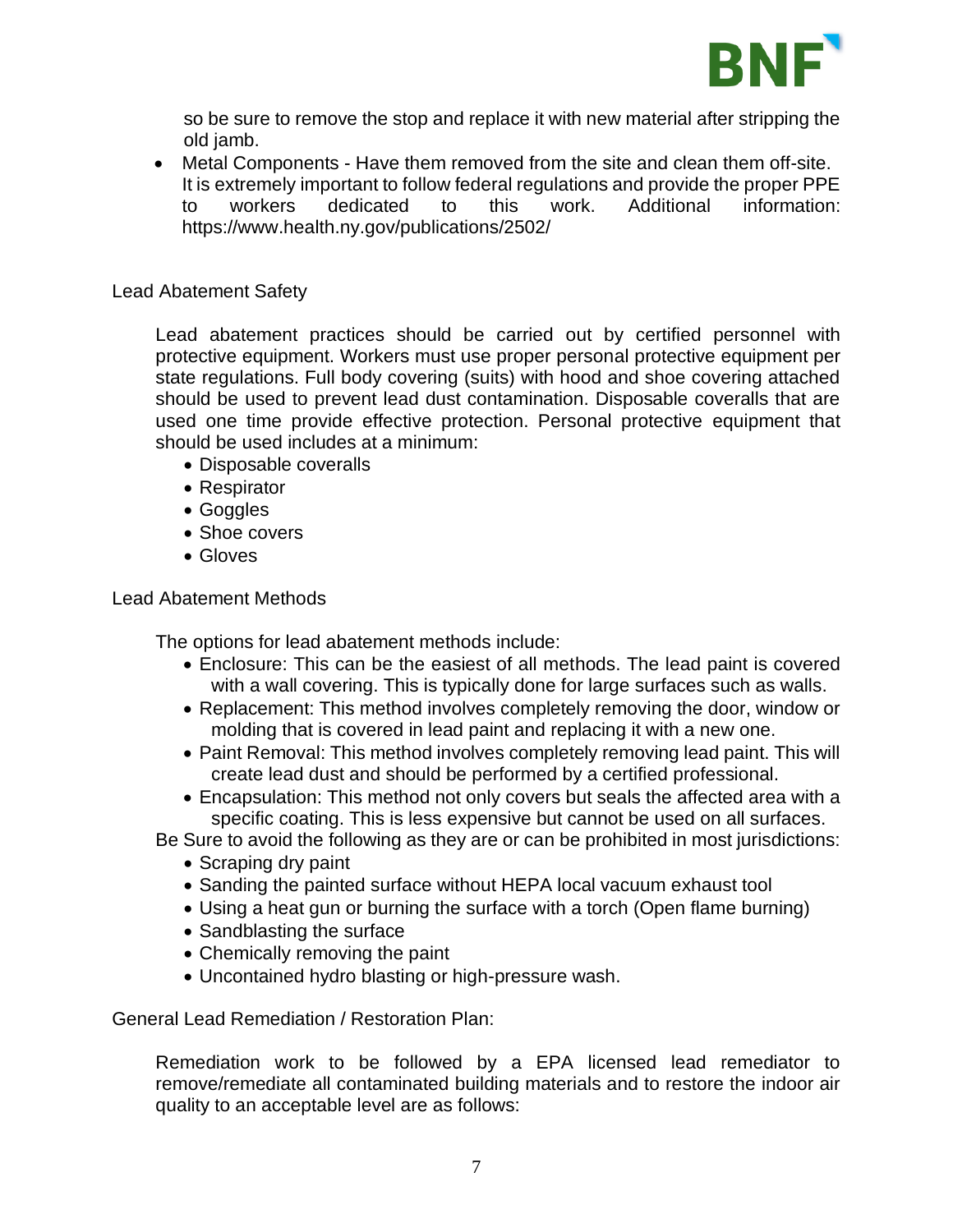

- Wear Personal Protective Equipment (PPE) to all crew members conducting lead restoration/remediation.
- Seal off all openings, seams and penetrations to the work area including air vents, grills, and light fixtures in the containment areas.
- Create containment areas to isolate the bedrooms, the bathroom and the kitchen areas using 6 mil polyethylene plastic sheeting. Install a double flap and/or zipper access. Protective floor coverings should be used in the work areas for all means of egress. Create additional containments as necessary to create the adequate amount of negative pressure. Erect a decontamination chamber if no means of egress area available.
- Create negative pressure containment in the work areas by fans such as air scrubbers equipping HEPA filter. Air scrubbers can be placed in a window or a common area to exhaust air through a containment wall. This will prevent the dispersion of lead dusts during the remediation/removal process. The air exchange rate in the containment area should be at least 6 times per hour. Place additional air scrubbers outside of each containment area and on the first floor of the home.
- Inspect all personal belongings thoroughly for any signs of lead dusts. Water can be used to wipe with for hard surface and non-porous items, but it should be discarded for bulky porous items affect with visible and apparent lead dusts. Porous items such as fabrics can be laundered, larger porous can be HEPA filter vacuumed. Some items may need to be discarded.
- Remove all personal items from the areas or wrap in plastic sheeting prior to the removal of any building materials.
- Do two rounds of HEPA filter vacuuming and surfaces should be free of all visible dust.
- Run air scrubbers for no less than 2 days to continue to remove lead dusts from the air after the cleaning process has been completed.
- Place all removed materials in double sealed polyethylene bags. Bags are to be wiped with a cleaning solution prior to transport to the disposal areas.

# **7.0 SPECIFIC REMEDIATION PROTOCOLS**

- 06-01-2020 Recommend to remediate lead paint dusts in the living space using General Lead Remediation / Restoration Plan described above in the Section 6.0 for the following areas:
	- 1st floor entrance between the living room and the kitchen
	- 2nd floor master bed and the playroom next to the master bedroom
	- Rear staircase from the 2nd to 3rd floor
	- Staircase to the basement and landing at the bottom area
- 06-02-2020 Recommend to remediate lead dust on personal belongings with the following procedures.

Hard surface and non-porous items, i.e. desk, dressers, cabinets,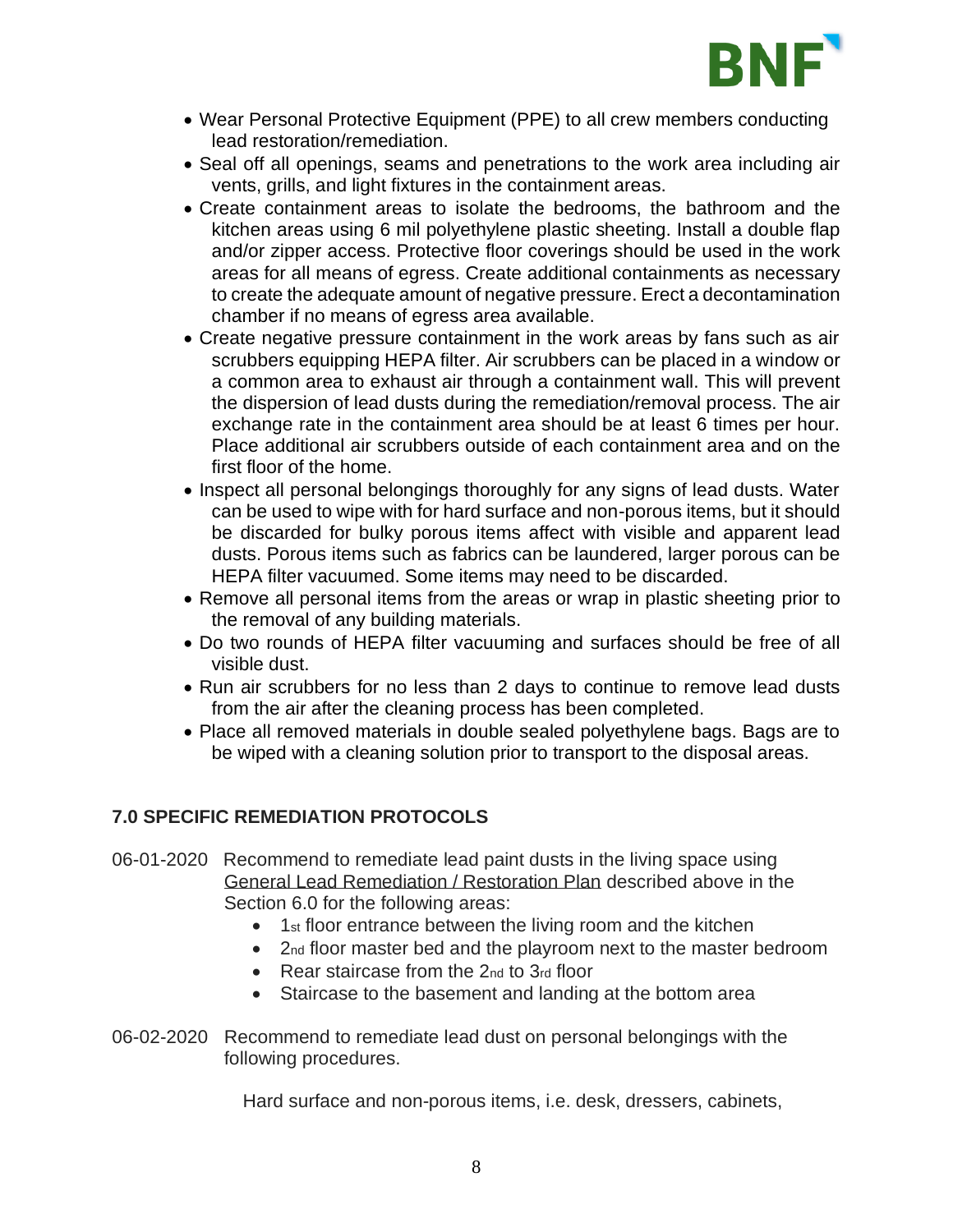

purses, picture frames, shoes, laptops, etc.

- 1. Inspect all personal belongings thoroughly for any signs of dusts.
- 2. Do two rounds of HEPA filter vacuuming.
- 3. Damp wiping methods on all surfaces in the containment areas. Surfaces should be free of all visible dust.

Porous items, i.e. fabrics, clothes, coats, some shoes, dresses, suit cases, etc.

- 1. Discard porous items affected with visible and apparent dusts.
- 2. Use dry cleaning for clothes.
- 3. Porous items such as fabrics can be laundered.
- 4. Larger porous items can be HEPA filter vacuumed.

Surface cleaning effectiveness test

- 1. If you need to confirm surface cleaning effectiveness for decontamination of non-porous or semi-porous materials, collect surface samples using tape, swabs, or wipes.
- 2. Surface sampling results should be at background levels.
- 06-03-2020 Recommend to abate lead-based paint in the exterior and interior surfaces using Lead Abatement Methods described above in the Section 6.0 for the following areas:
	- 1<sub>st</sub> floor living room window trims
	- Exterior walls including windows
- 06-03-2020 Recommend to abate lead in soil near play areas and high-contact areas for children using Lead Abatement Methods described above in Section 6.0 for the following areas including flower garden in the front and backyard ground.

Possible abatement methods:

- 1. Replacement: 1-foot deep topsoil in the contaminated area can be removed and replaced with uncontaminated soil.
- 2. Enclosure: Provide a barrier between the contaminated soil and children by covering the contaminated bare surfaces with concrete or pavement.

# **8.0 LEAD ANALYSIS LABORATORY**

Collected lead paint chip samples were submitted under chain of custody for standard turn around analysis to AIHA (American Industrial Hygiene Association) accredited lead analysis laboratory, SanAir Technologies Laboratory in Powhatan, Virginia.

#### **9.0 GENERAL INFORMATION**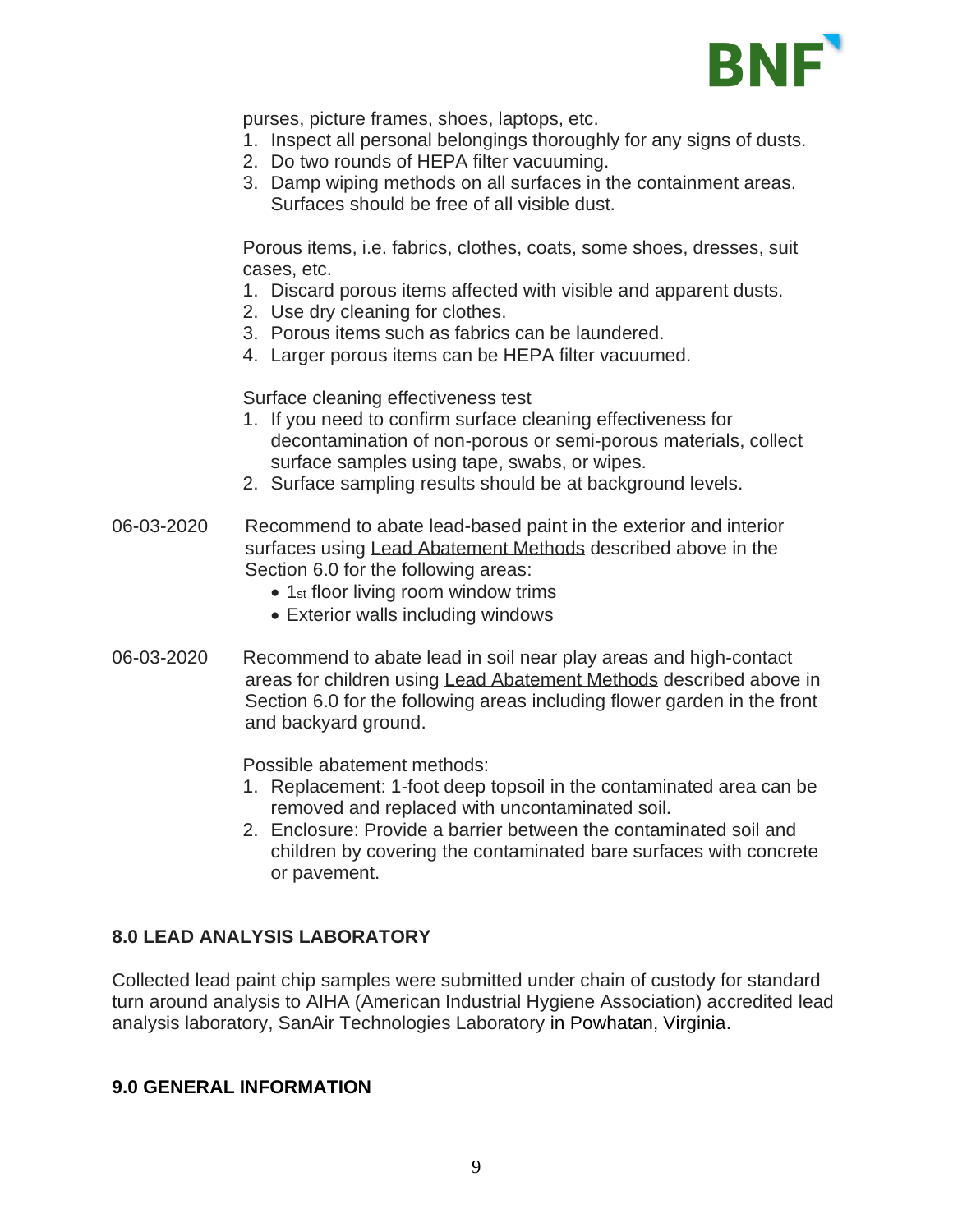

Lead is a highly toxic metal that was used for many years in products, such as lead-based paint (LBP), found in and around homes and commercial buildings. LBP use was banned in 1978 and is regulated by the Environmental Protection Agency (EPA) and Housing and Urban Development (HUD) in the Residential Lead-Based Paint Hazard Reduction Act of 1992, including the Residential Lead-Based Paint Disclosure Program Section 1018, as well as the Residential Lead Hazard Standards in TSCA Section 403. In addition, the Occupational Safety and Health Administration (OSHA) regulates worker protection during renovation and/or demolition of structures with LBP.

The Lead in dust and paint chips is toxic if ingested or inhaled. The smallest lead dust particles cannot be seen, but if they get into the body, the lead can cause numerous health problems. Children and pregnant women are particularly susceptible to lead poising, which can cause reduce IQ and learning disabilities by affecting developing nervous systems, as well as causing slowed growth, hearing problems and behavior problems. Adults are also susceptible to lead, which can result in high blood pressure, headaches, digestive problems, memory and concentration problems, kidney damage, mood changes, nerve disorder, sleep disturbance, and muscle or joint pain.

A single, very high exposure to lead can cause lead poising. Lead-based paint that is in poor condition, or that is disturbed during renovation and remodeling projects, such as demolition, dry-sanding, scrapping, brushing, or burning surfaces with a layer of LBP, can produce dust with lead, which can be inhaled, or enter the body from hand-to-mouth contact. If renovation work is not conducted properly, lead dust can remain in a home or building long after the work is done.

# **10.0 PHOTGRAPHS**

Figure (1) – Dining room Figure (2) – Living room

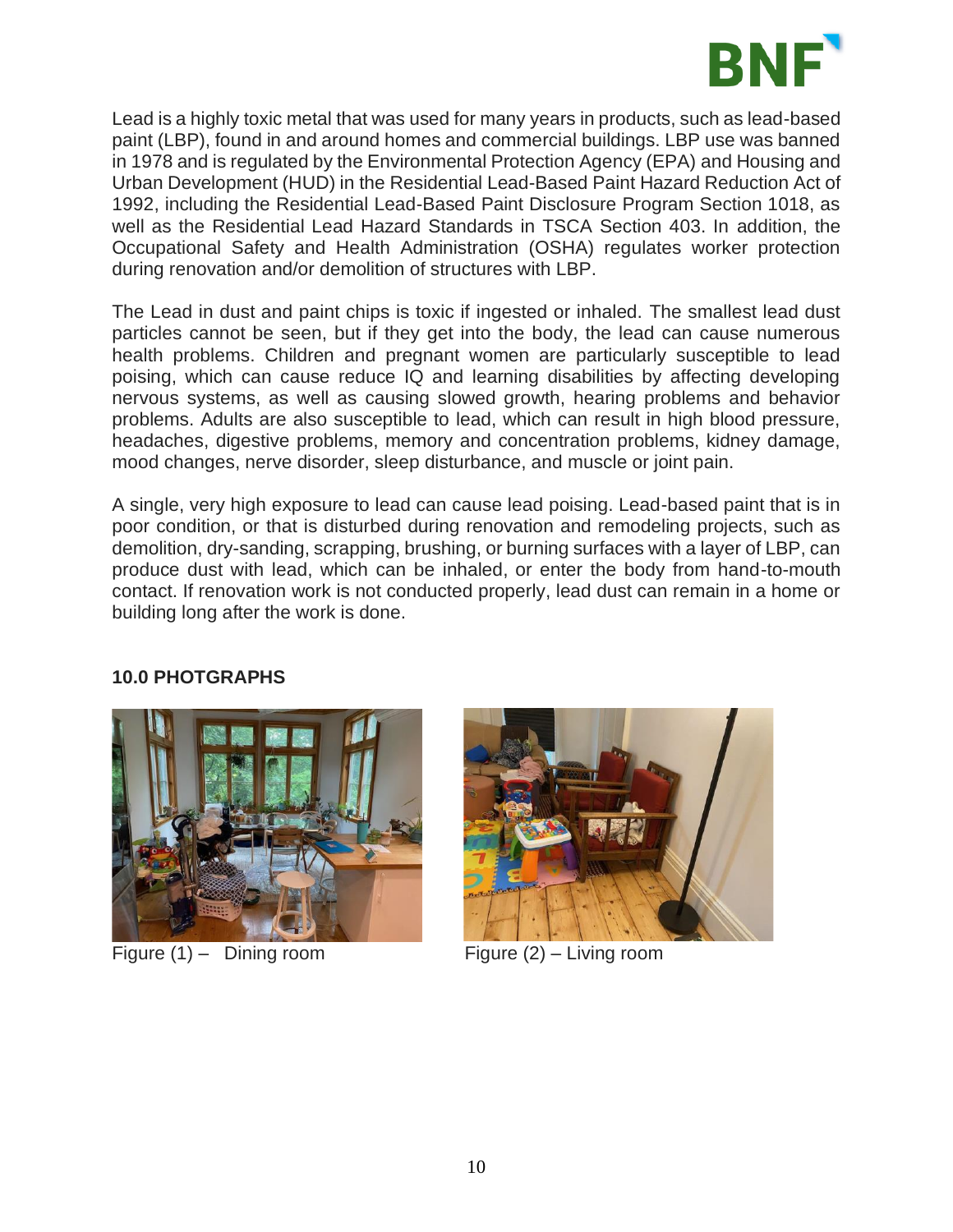





Figure (3) – Kitchen Figure (4) – Front Entrance



Figure  $(5)$  – Staircase landing to 3rd floor Figure  $(6)$  – Baby's room







Figure (7) – Master bedroom Figure (8) – 2nd floor playroom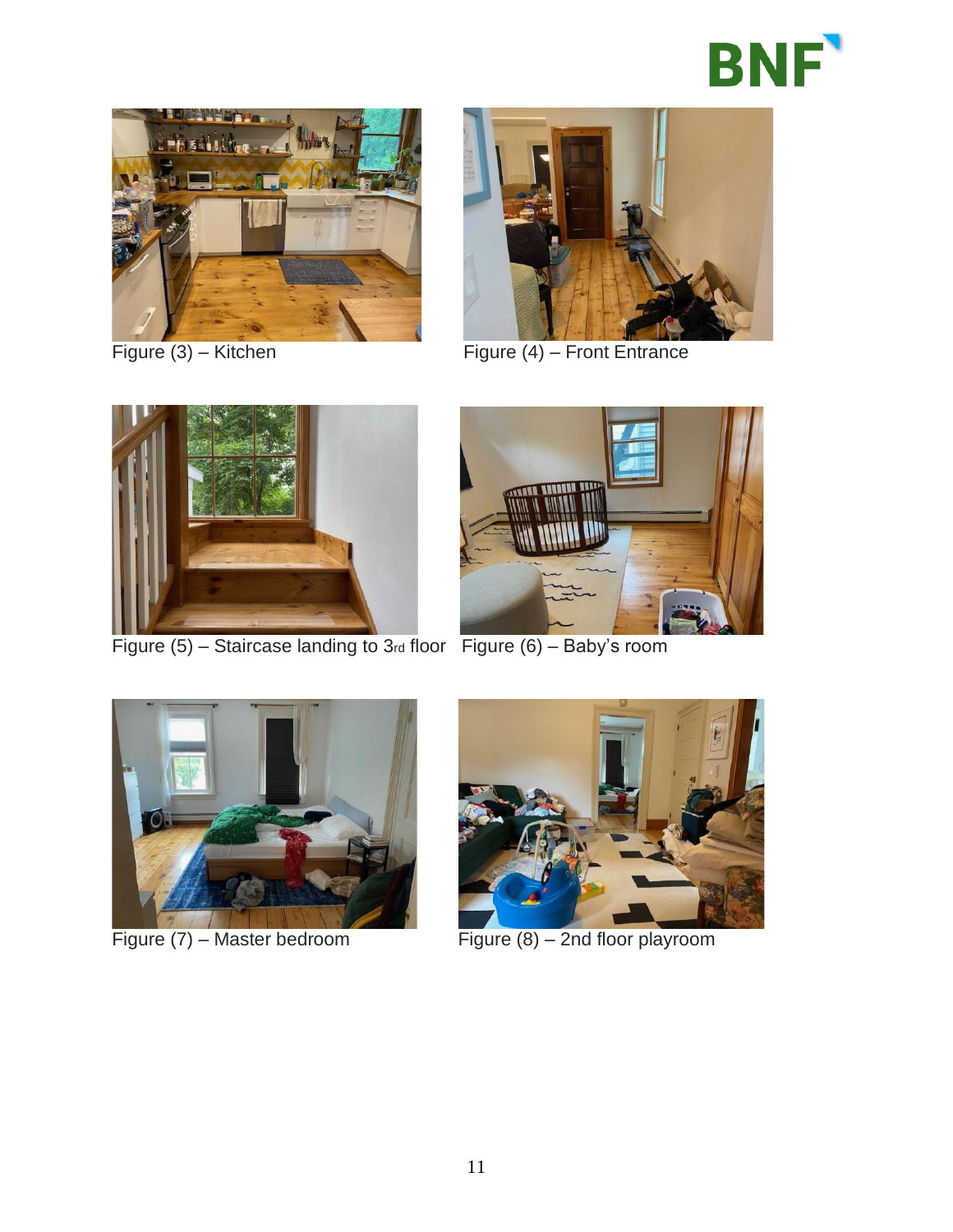





Figure (9) – Laundry area Figure (10) – Staircase landing to basement



Figure  $(11)$  – Dommer window frame Figure  $(12)$  – 3rd fl apartment







Figure (13) – Backyard Figure ()-Front flower bed